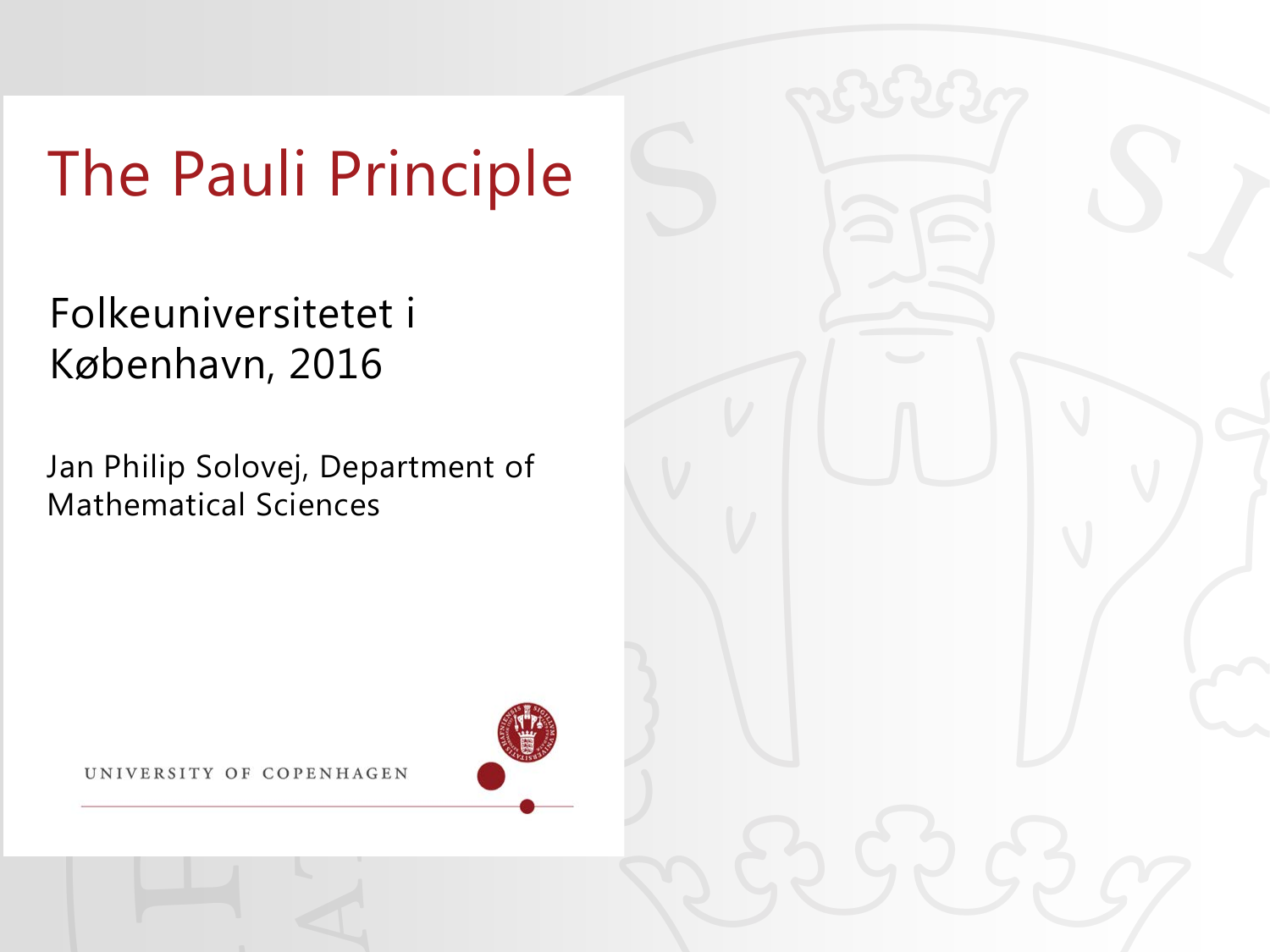

#### Contents of the Lectures

- Part I: The Pauli Principle and Atomic Structure
- Part II: The Pauli Principle and Stability
- Conclusion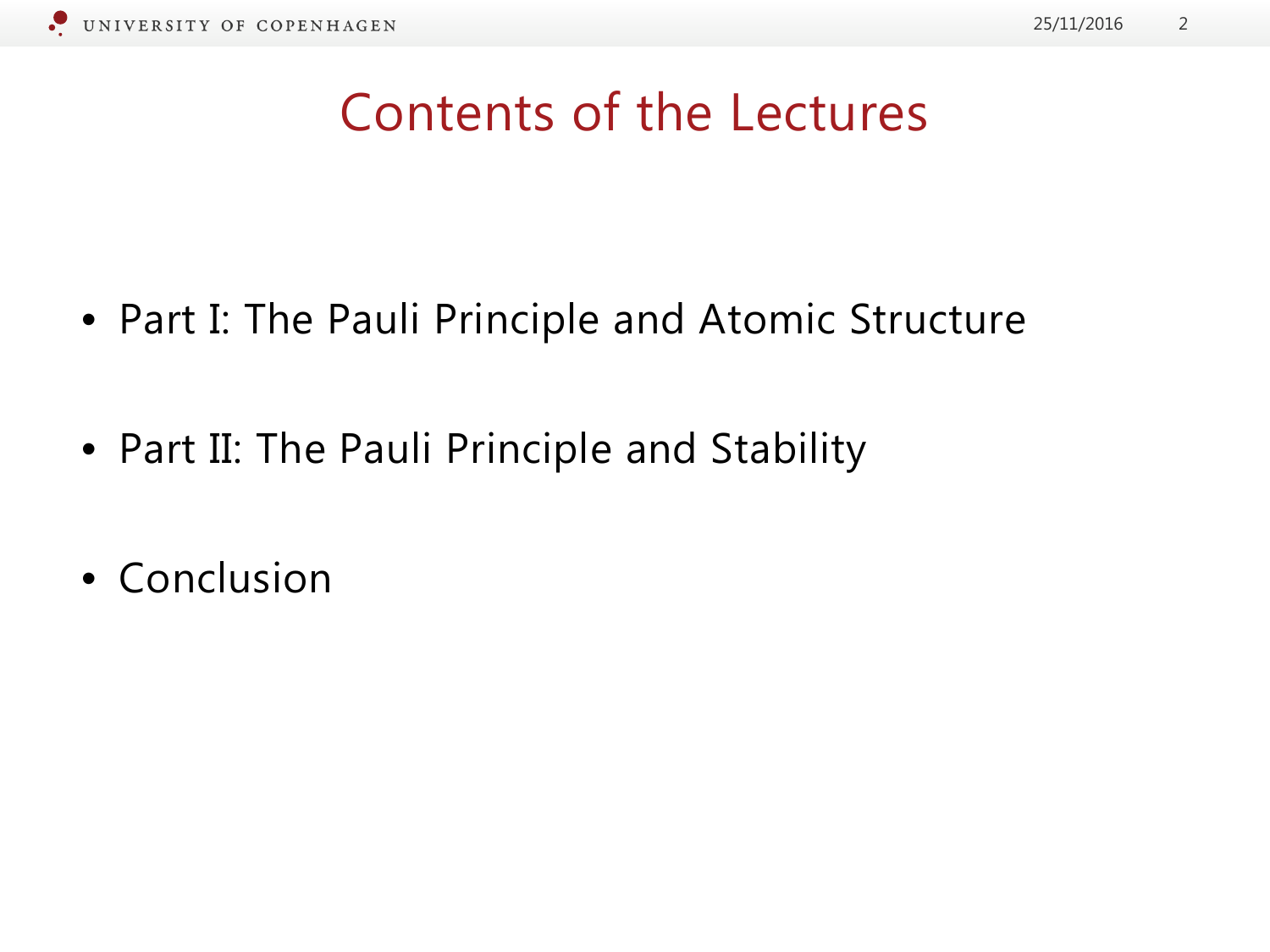#### Part I: The Pauli Principle and Atomic Structure

- The Pauli Principle: The Nobel Prize of 1945
- Bohr'S Atomic Model of 1913
- The Periodic Table of the Elements
- Schrödinger's wave equation
- The General Formulation of the Pauli Principle
- Particle Statistics: Fermions and Bosons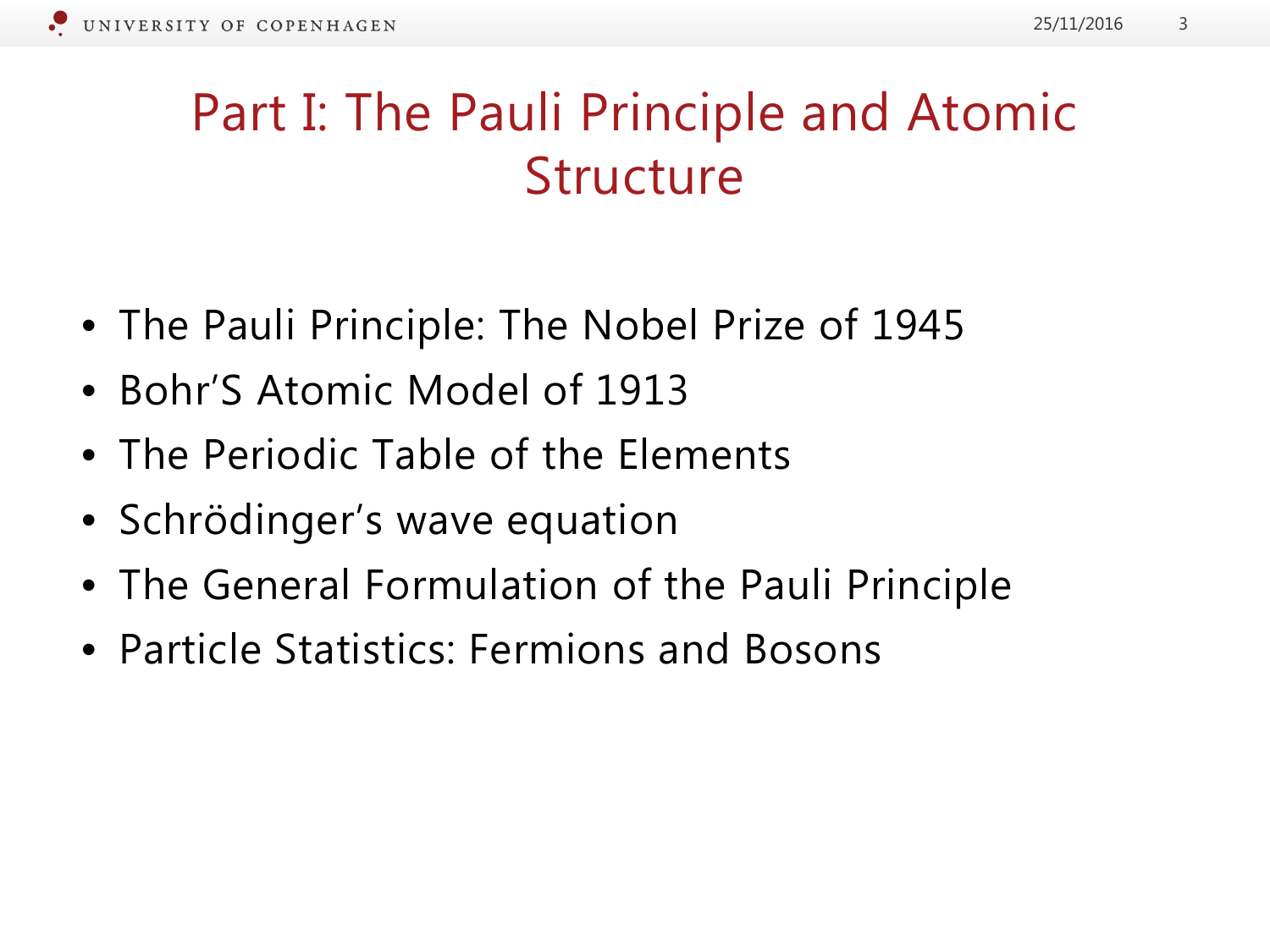#### The Nobel Prize 1945



**The Nobel Prize in Physics 1945 was awarded to Wolfgang Pauli** "for the discovery of the Exclusion Principle, also called the Pauli Principle"**.**

Pauli's original 1925 formulation: No two electrons (in an atom) can have the same set of 4 quantum numbers:  $n$ ,  $l$ ,  $m$ , and  $s$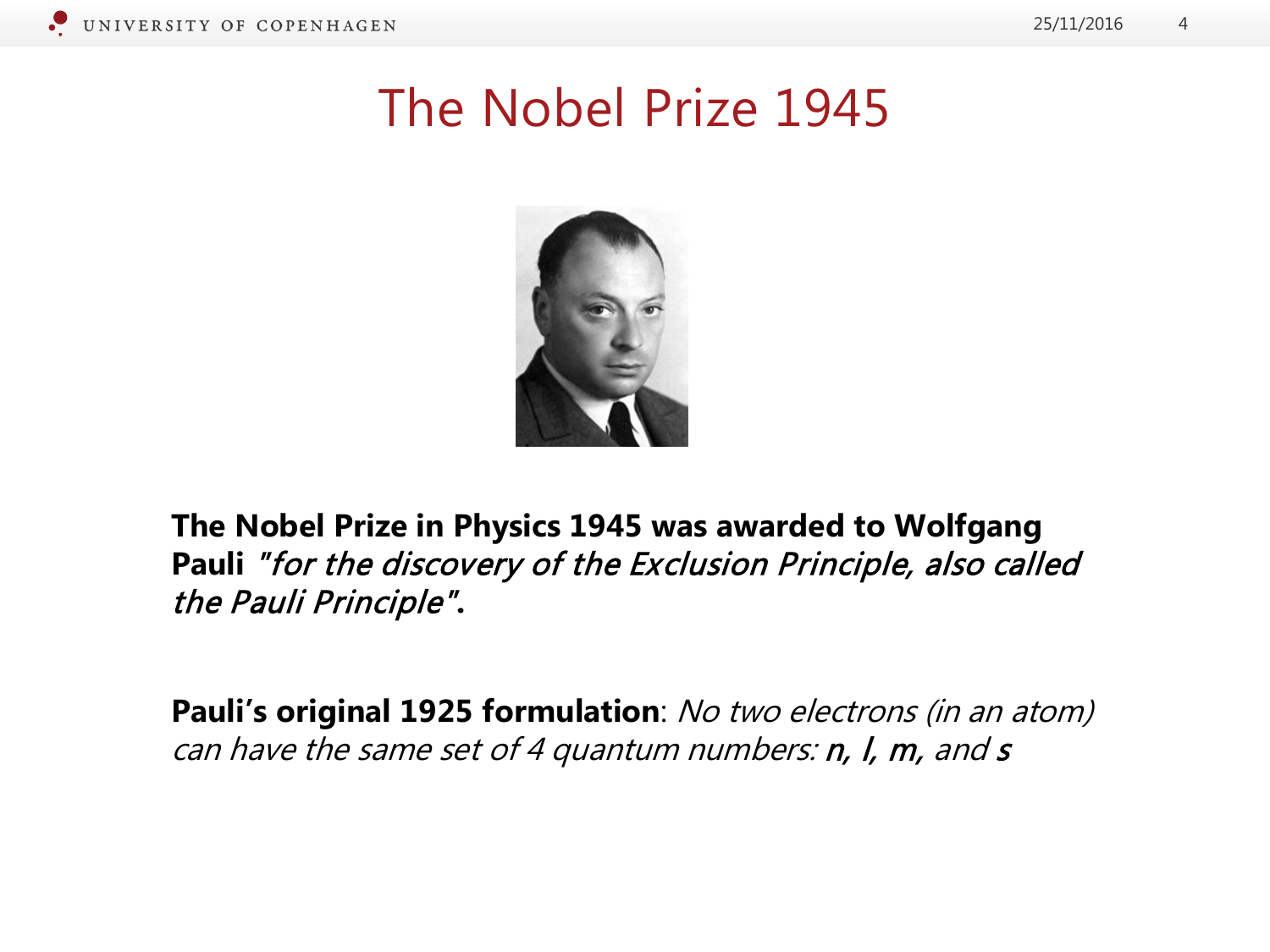#### Bohr's atomic model of 1913

- **The Nobel Prize in Physics 1922 was awarded to Niels Bohr** "for his services in the investigation of the structure of atoms and of the radiation emanating from them"
- The electrons orbit the nucleus in shells numbered by the quantum number  $n$
- The shells have energy levels

$$
E_n = -\frac{e^4 m}{2h^2} \frac{1}{n^2} = -\frac{1}{n^2} R y \text{ (Rydberg)}
$$

- Explained the Rydberg formula in spectroscopy:  $\frac{1}{3}$  $\frac{1}{\lambda} = R\left(\frac{1}{n_1^2}\right)$  $n_f^2$  $\frac{1}{2} - \frac{1}{n^2}$  $n_i$  $\frac{1}{2}$ 
	- Lyman series  $n_i \rightarrow n_f = 1$
	- Balmer Series  $n_i \rightarrow n_f = 2$



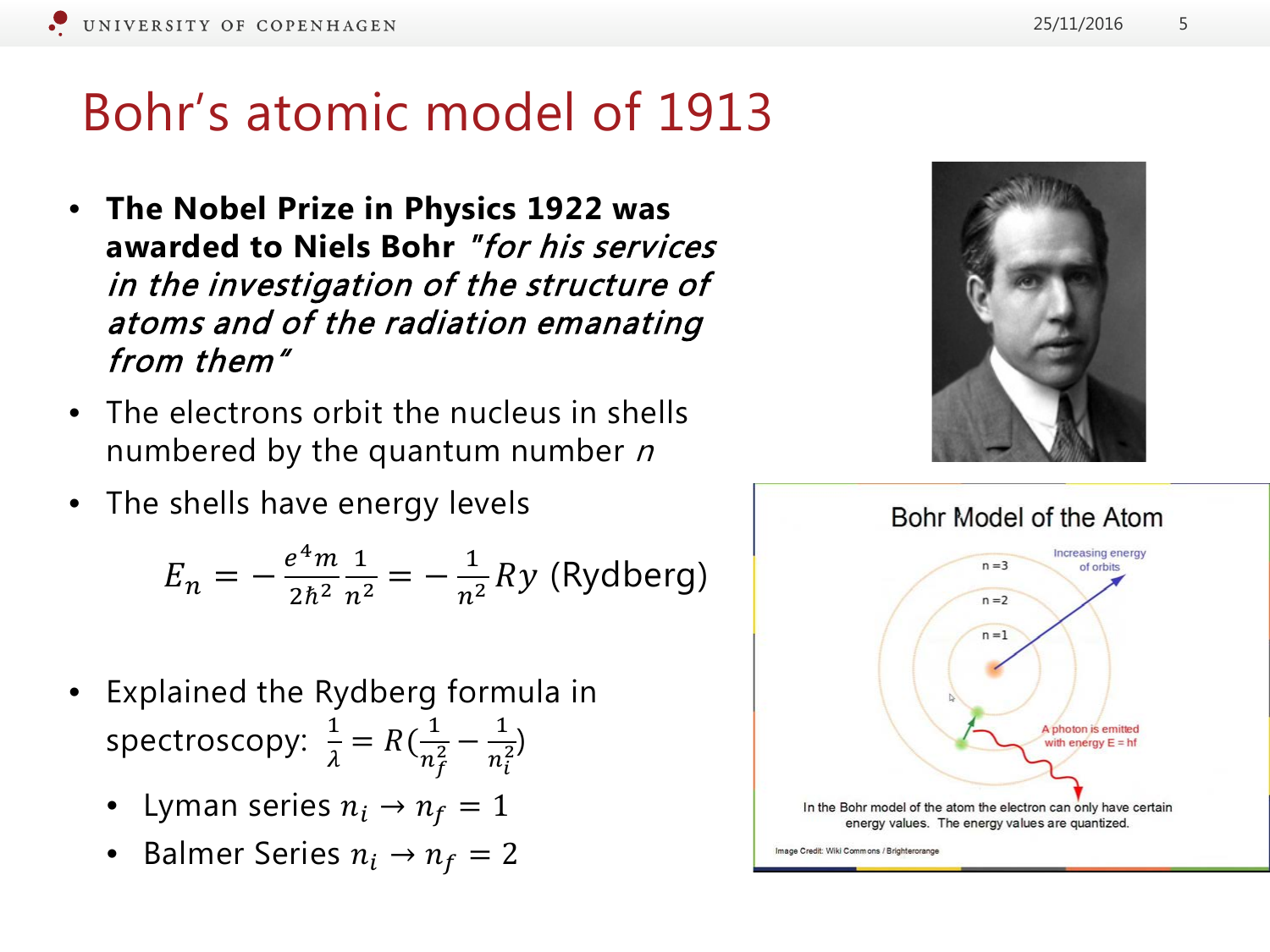#### The Periodic Table



#### Pauli's quantum numbers:

| $n=1$   $l=0$ |       | $m=0$                 | $s = +/-$   1s |    | 1 orbital  | 2 electrons  |
|---------------|-------|-----------------------|----------------|----|------------|--------------|
| $n=2$         | $I=0$ | $m=0$                 | $S = +/-$      | 2s | 1 orbital  | 2 electrons  |
|               | $I=1$ | $m = -1, 0, 1$        | $s = +/-$ 2p   |    | 3 orbitals | 6 electrons  |
| $n=3$         | $I=0$ | $m=0$                 | $S = +/-$      | 3s | 1 orbital  | 2 electrons  |
|               | $I=1$ | $m = -1.0.1$          | $S = +/-$      | 3p | 3 orbitals | 6 electrons  |
|               | $I=2$ | $m = -2, -1, 0, 1, 2$ | $S = +/-$      | 3d | 5 orbitals | 10 electrons |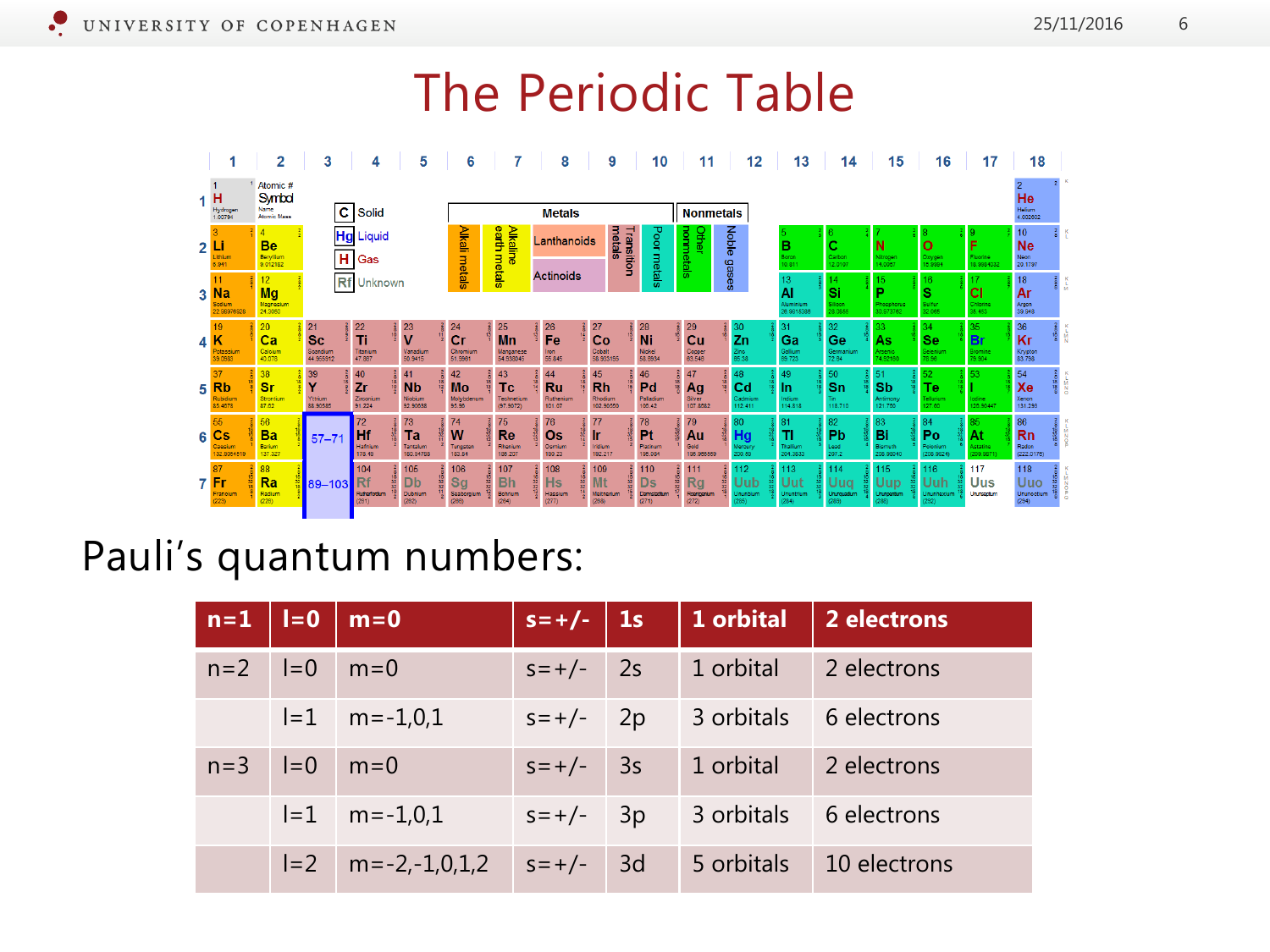

#### Schrödinger's Wave equation

- Schrödinger gives a mathematical explanation of the quantum numbers in 1926.
- Nobel Prize 1933: **The Nobel Prize in Physics 1933 was awarded jointly to Erwin Schrödinger and Paul Adrien Maurice Dirac** "for the discovery of new productive forms of atomic theory"
- Dirac incorporated Einstein's theory of relativity and predicted the existence of the anti-electron=positron



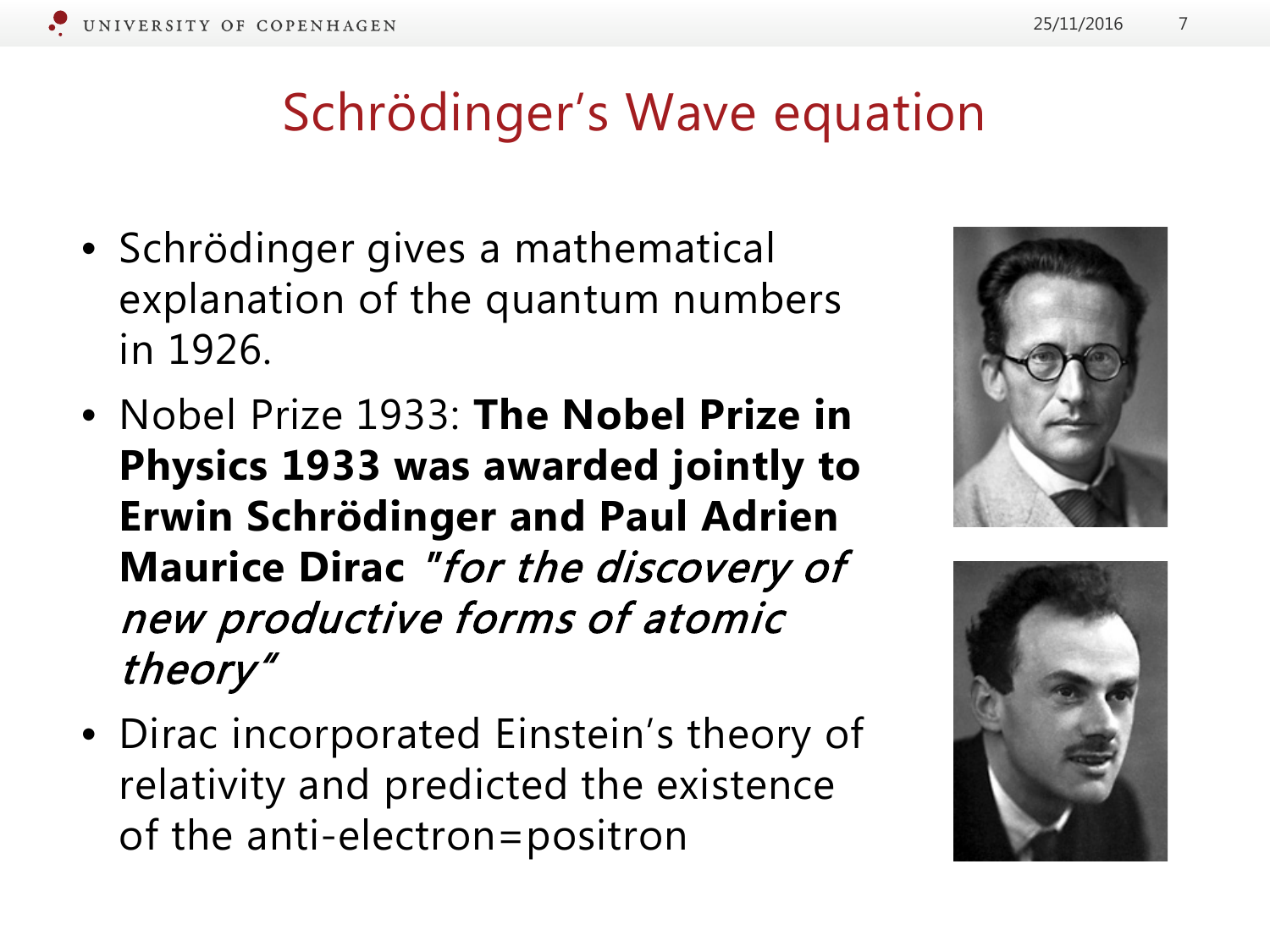# The Schrödinger Equation

• Schrödinger's equation

$$
-\hbar\partial_t\Psi = H\Psi
$$

- $H$  expresses the energy of the system  $E$ .
- The quantum states of the system correspond to the standing wave solutions to equation:
- The quantum numbers are related to, e.g., the number of nodes

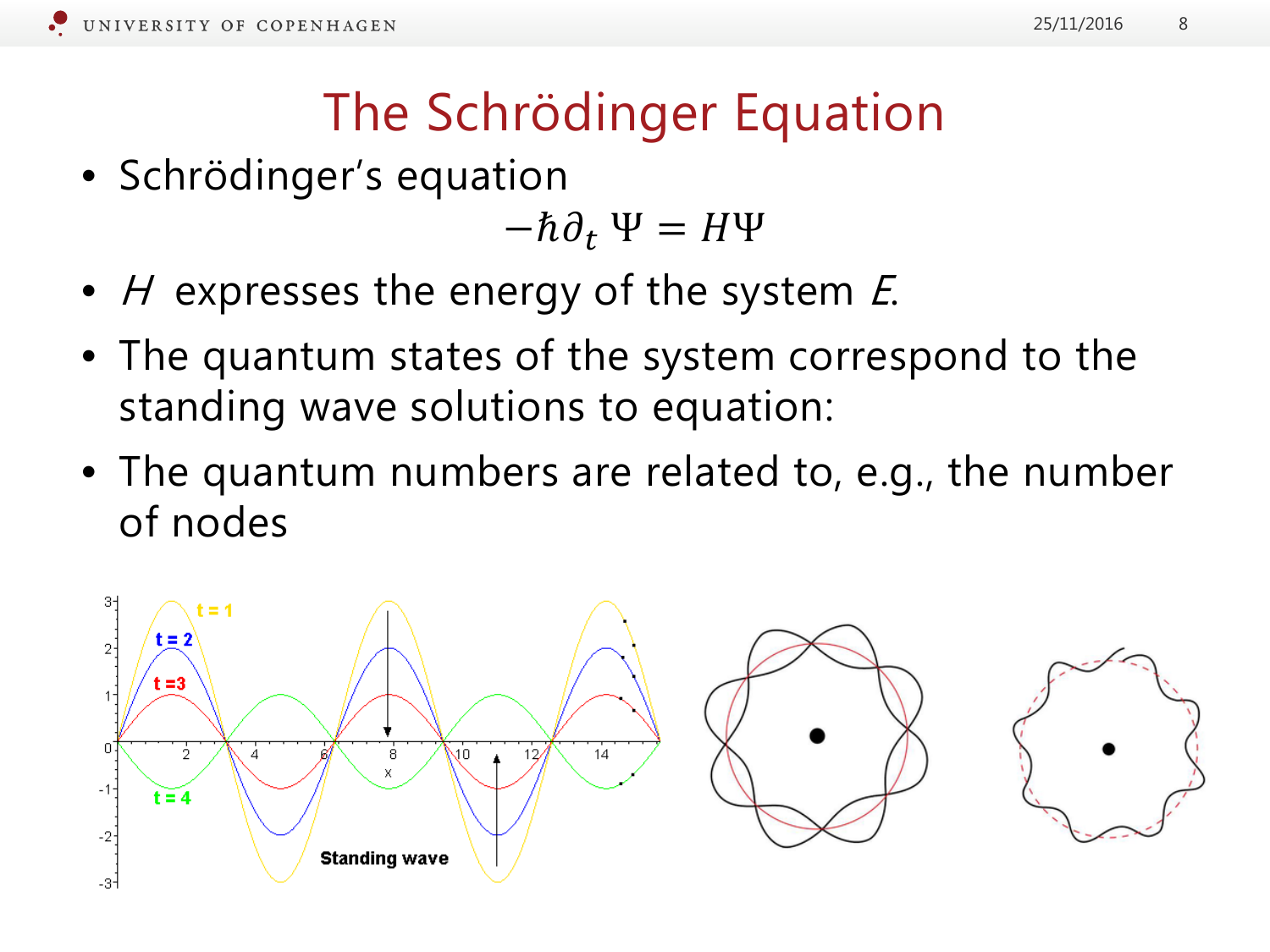# The General Formulation of the Pauli Principle

- Pauli Principle: Two electrons cannot occupy the same "Quantum State"
- But what is a quantum state?
	- In an atom a state is characterized by  $(n, l, m, s)$
	- In general a quantum state is very complicated to describe, e.g., in a molecule. In fact, even for atoms the Pauli description is only an approximation
- The Pauli principle states that were we able to measure the number of electrons in a *quantum state* we could only get the answers: 0 or 1.
- **We shall see how this is necessary to explain the stability of everything we see in our every day macroscopic world!**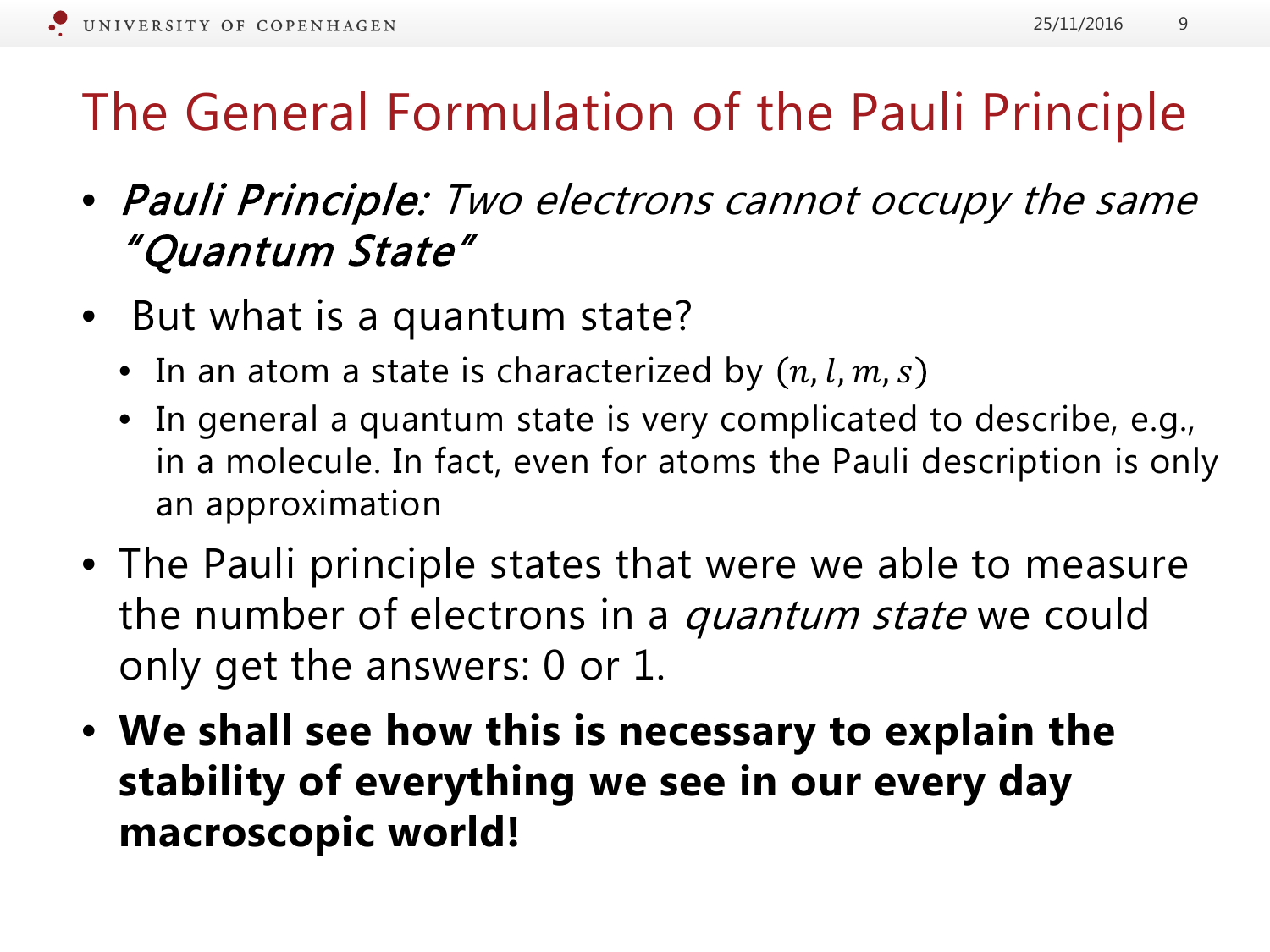#### Particle Statistics: Fermions and Bosons

- All elementary particles fall in two groups:
	- **Fermions**: Those that obey the Pauli principle, e.g., electrons, protons, neutrons, i.e., the particles that make up all normal matter. Fermions are named after **Enrico Fermi** (Nobel prize 1938)
	- **Bosons**: For which there is no limit to how many can be in the same quantum state, e.g., the photon, i.e., the **particle of light**, the particles that mediate the weak interaction:  $W^{\pm}$ , Z or the **Higgs particle**. Bosons are named after Satyendra Nath Bose





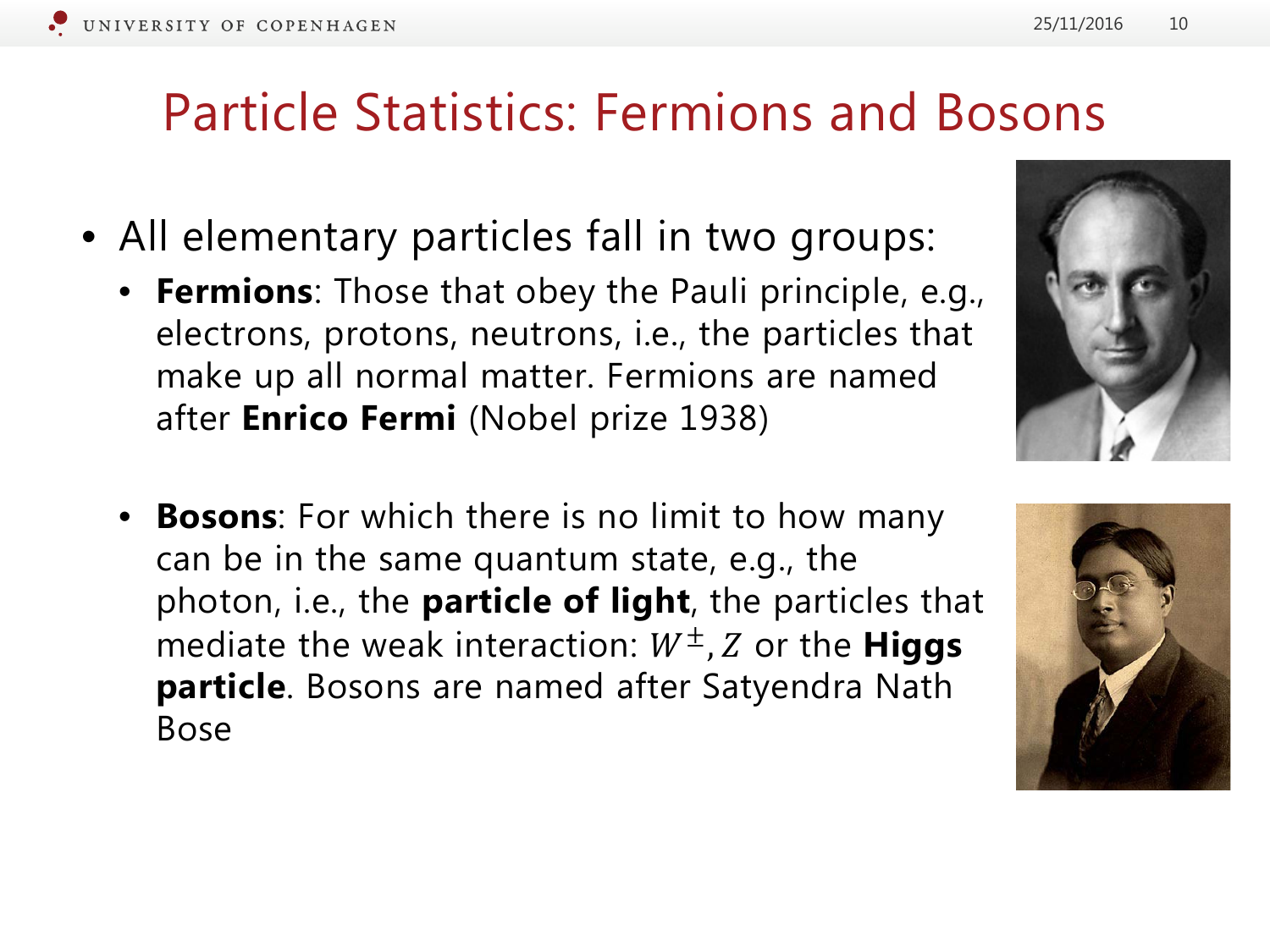#### More on Fermions and Bosons

• The prediction that even a macroscopic number of bosons can occupy one state: A **Bose-Einstein condensate** was shown experimentally in 1995 and won Cornelle, Ketterle and Wieman the 2001 Nobelprize.



- The properties of bosons also explains that certain liquids, e.g., liquid Helium (the isotope Helium 4) become **superfluid**. This was discovered in 1937 by Kapitsa (Nobel 1978), Allen, and Misener and explained shortly after by Landau (Nobel 1962) and Bogoliubov.
- Fermions can also become **superfluid** (Helium 3) or **superconducting** (discovered for mercury in 1911 by Onnes, Nobel 1913). This was explained by Bardeen, Cooper, and Schrieffer in 1957 (Nobel 1972).
- In 2-dimensions mathematics predicts the existence of exotic particles anyons intermediate between fermions and bosons.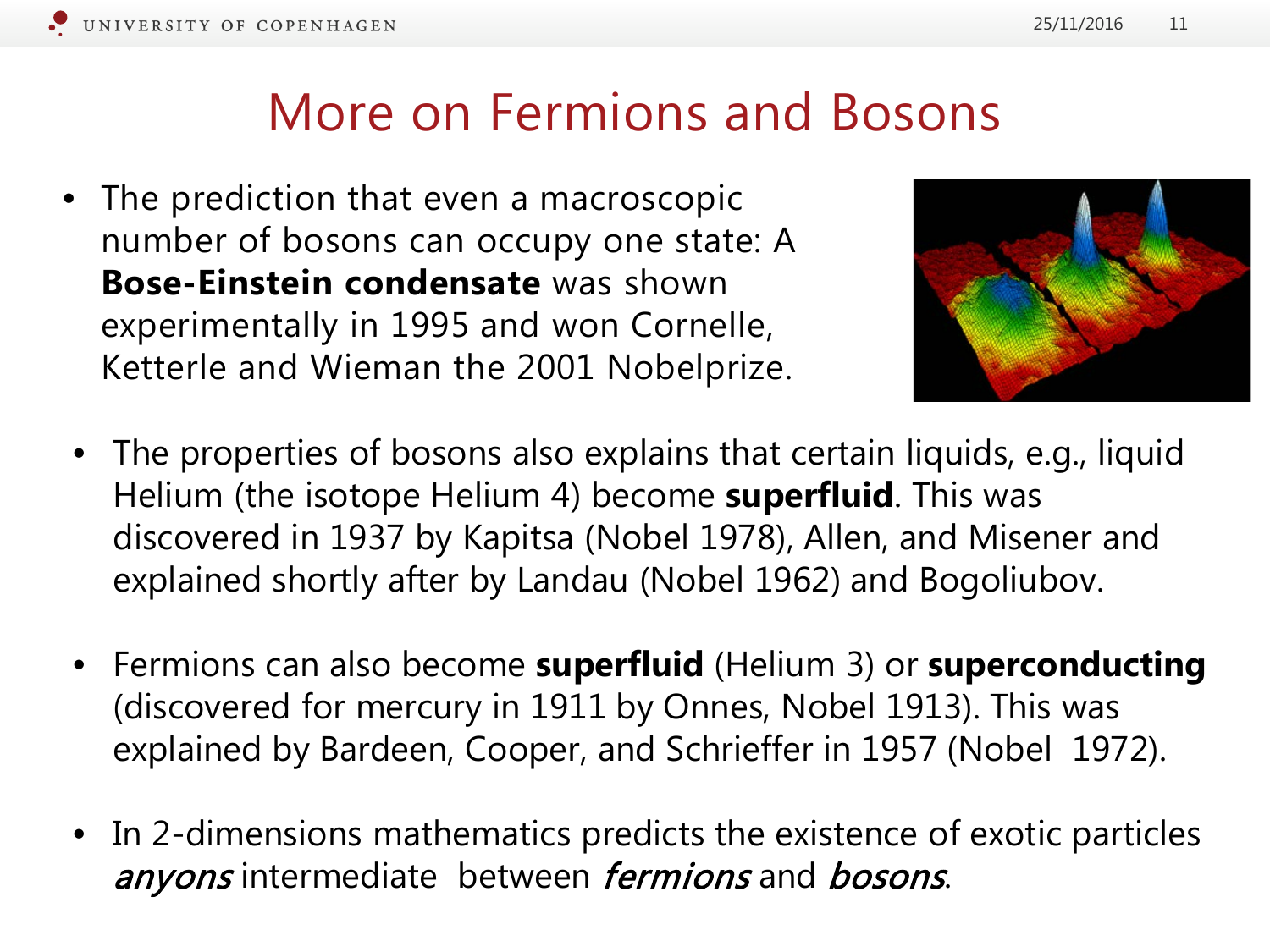#### Part II: The Pauli Principle and Stability

- Atomic Stability and the Heisenberg Uncertainty Principle
- Chandrasekhar's Theory of Stability of White Dwarfs
- The Forgotten Question of Stability of Matter
- The Theorem of Stability of Matter by Freeman Dyson and Andrew Lenard
- Matter without the Pauli Principle would be unstable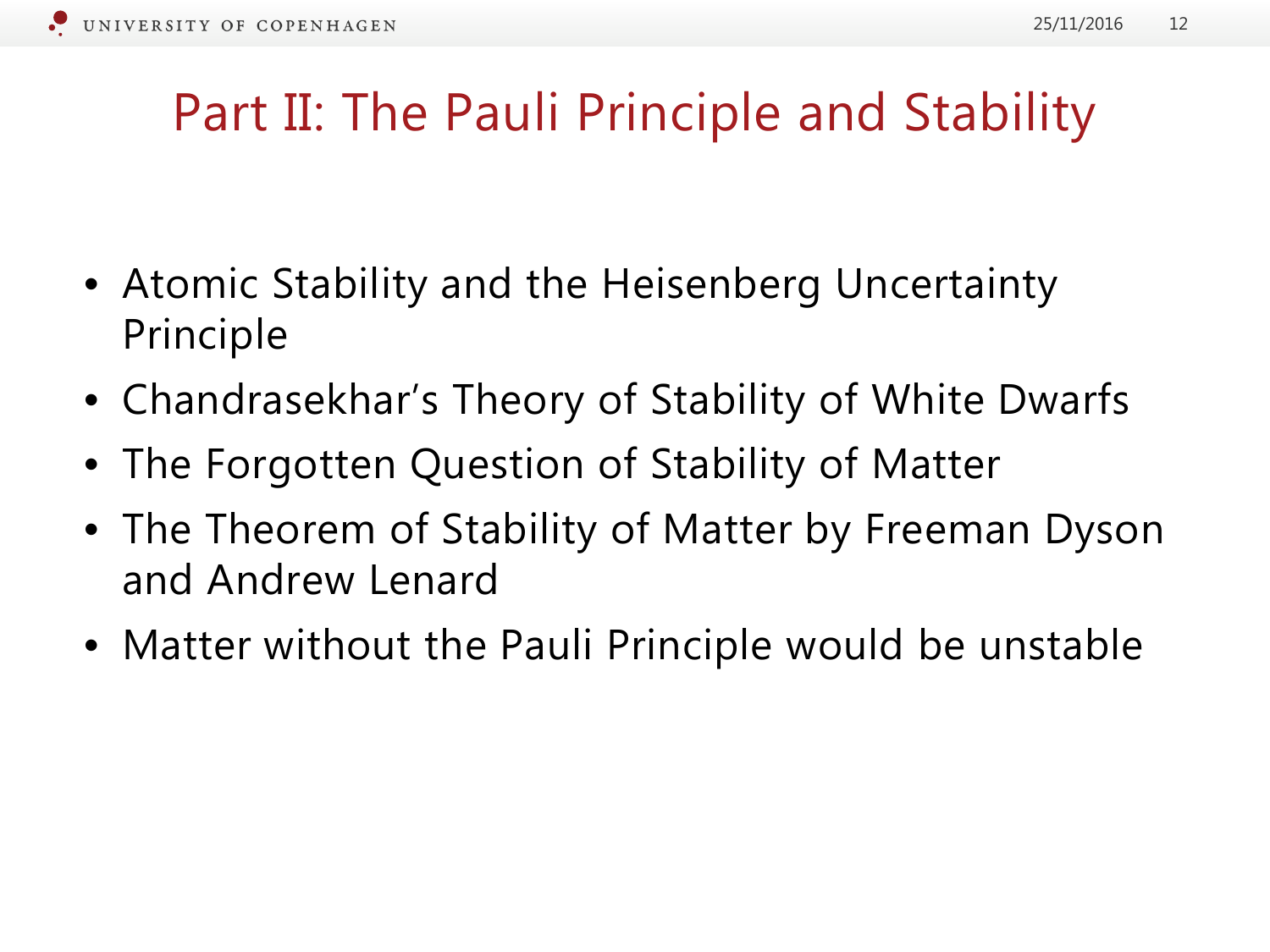# Atomic Stability the Uncertainty Principle

- In classical physics a hydrogen atom would be **unstable**. The electron would spiral into the nucleus as it radiates light.
- In quantum physics the states are quantized. The **Triumph of Quantum Mechanics:**



#### **The hydrogen atom is stable!**

• The **energy** of hydrogen cannot become arbitrarily negative:

 $E=$  $\frac{p^2}{2m} - \frac{e^2}{|x|} \ge -\frac{e^4m}{2\hbar^2}$  (Recall Bohr's formula)

• This does not reply on the Pauli principle, but is another expression of the **Heisenberg Uncertainty Principle:**

$$
\Delta x \Delta p \geq \frac{\hbar}{2}
$$

2<br>... • **The Nobel Prize in Physics 1932 was awarded to Werner Heisenberg**"for the creation of quantum mechanics, the application of which has, inter alia, led to the discovery of the allotropic forms of hydrogen"**.**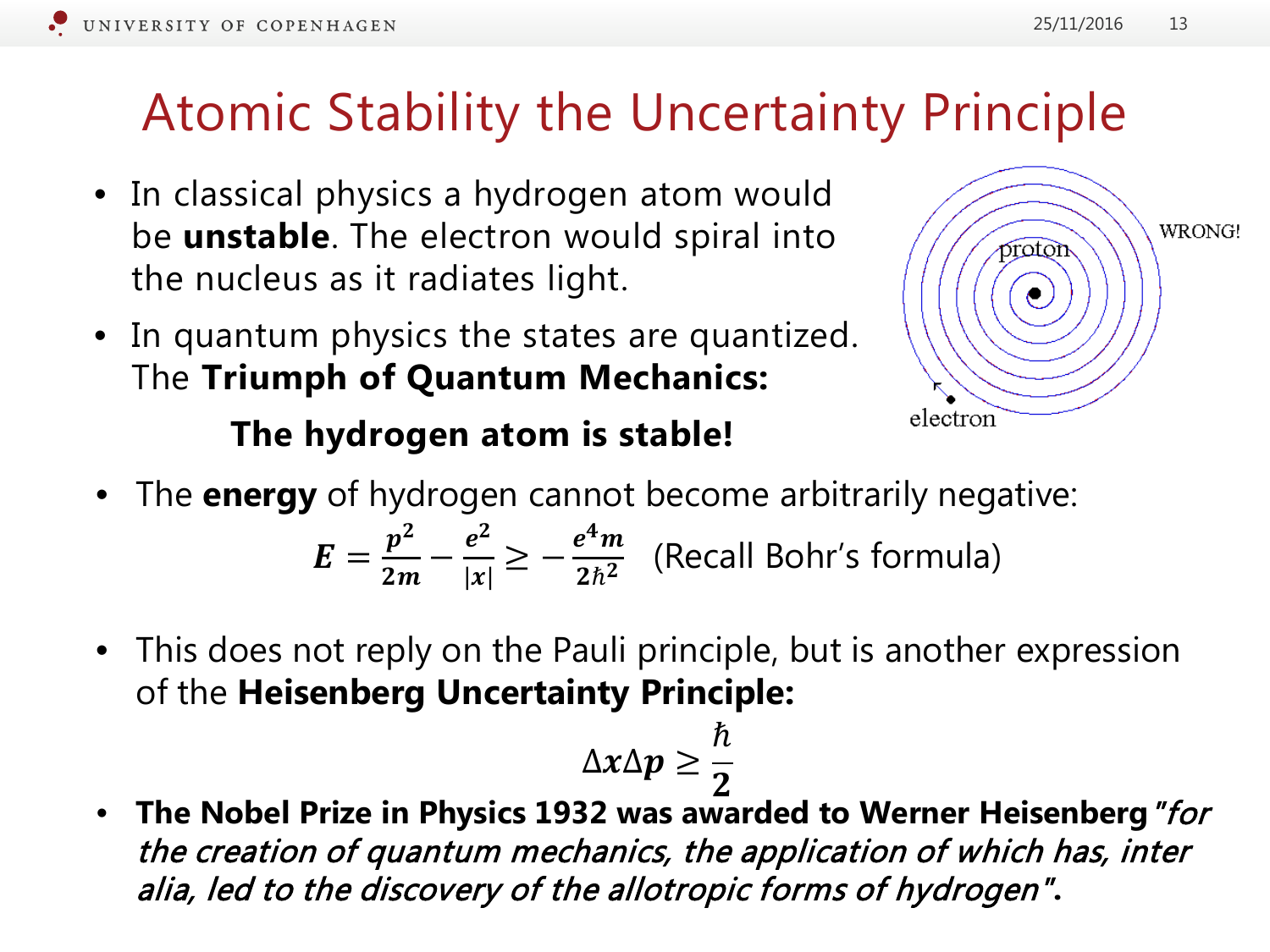#### Stability of White Dwarfs

- **The Nobel Prize in Physics 1983 was divided equally between Subramanyan Chandrasekhar** "for his theoretical studies of the physical processes of importance to the structure and evolution of the stars" **and William Alfred Fowler** "for his theoretical and experimental studies of the nuclear reactions of importance in the formation of the chemical elements in the universe"**.**
- Chandrasekhar explained how certain not too heavy stars at the end of their lifetimes when they no longer burn nuclear energy would not collapse to black holes, but form *white dwarfs* stabilized by the *Pauli degeneracy pressure* against gravitational collapse
- The *Pauli degeneracy pressure* is the pressure created by electrons in the star due to the *Pauli Principle*
- Chandrasekhar gives a formula for the limit to how heavy a star can be to resist gravitational collapse. (1.4 solar masses)
- The sun can become a white dwarf!
- Chandrasekhar's theory relies on special relativity. Without relativistic effects all stars would be stable. There would be no limit!

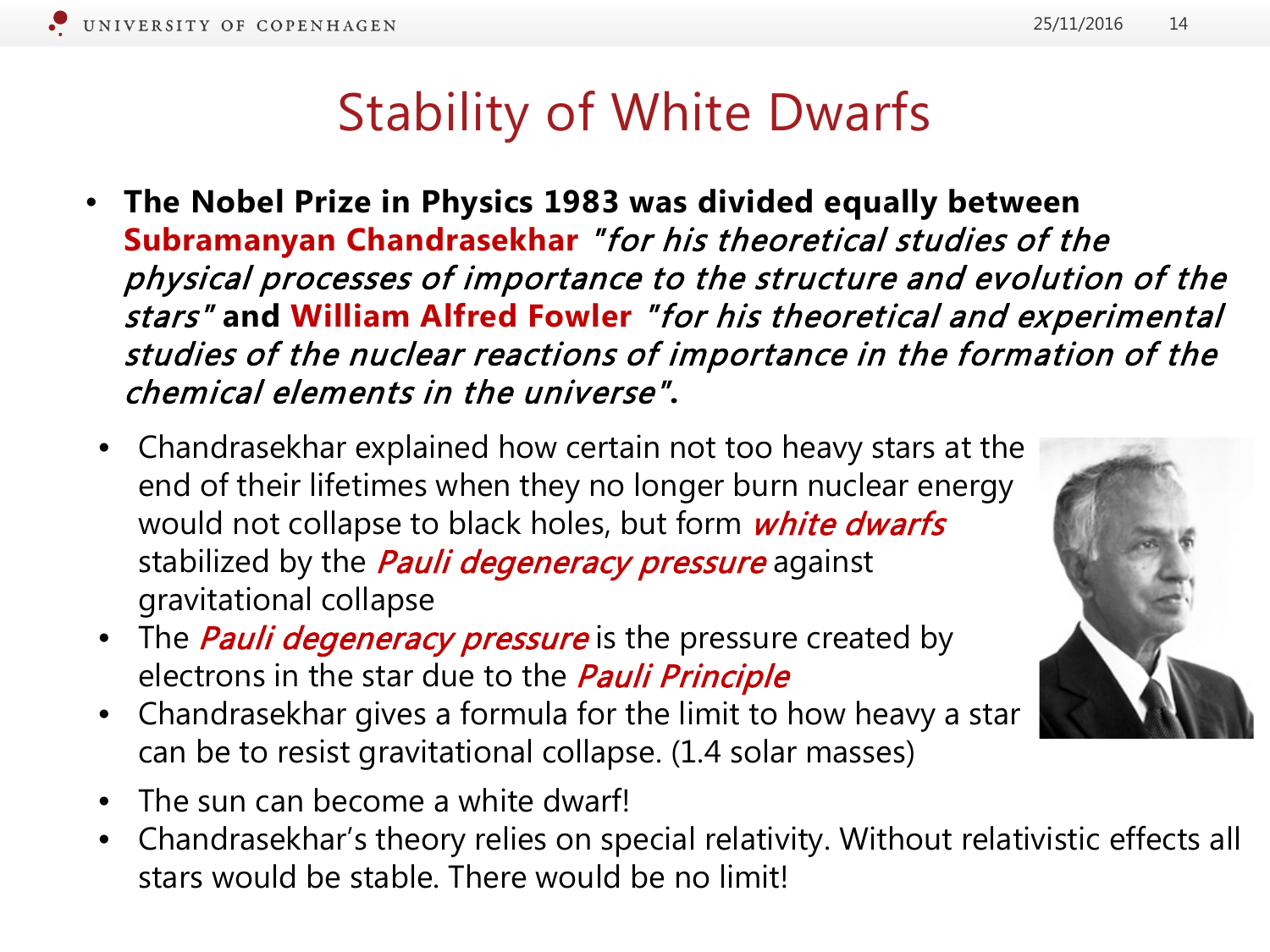## Chandrasekhar's Theory: simple minded derivation

• The **degeneracy pressure** for a gas of N electrons confined to ball of radius <sup>R</sup> would give an **energy**

$$
\sim \frac{N^{\frac{5}{3}}}{R^2}
$$

• The **gravitational energy** will be (the mass is not with the electrons but with the nucleons close to the electrons)

$$
\sim -\frac{N^2}{R}
$$

- These balance when  $R \sim N^{-1/3}$
- For **relativistic particles** (moving almost with the speed of light). The degeneracy energy is

$$
\sim \frac{N^{4/3}}{R}
$$

• Now an **upper bound** (The Chandrasekhar limit) on N is needed to avoid collapse!!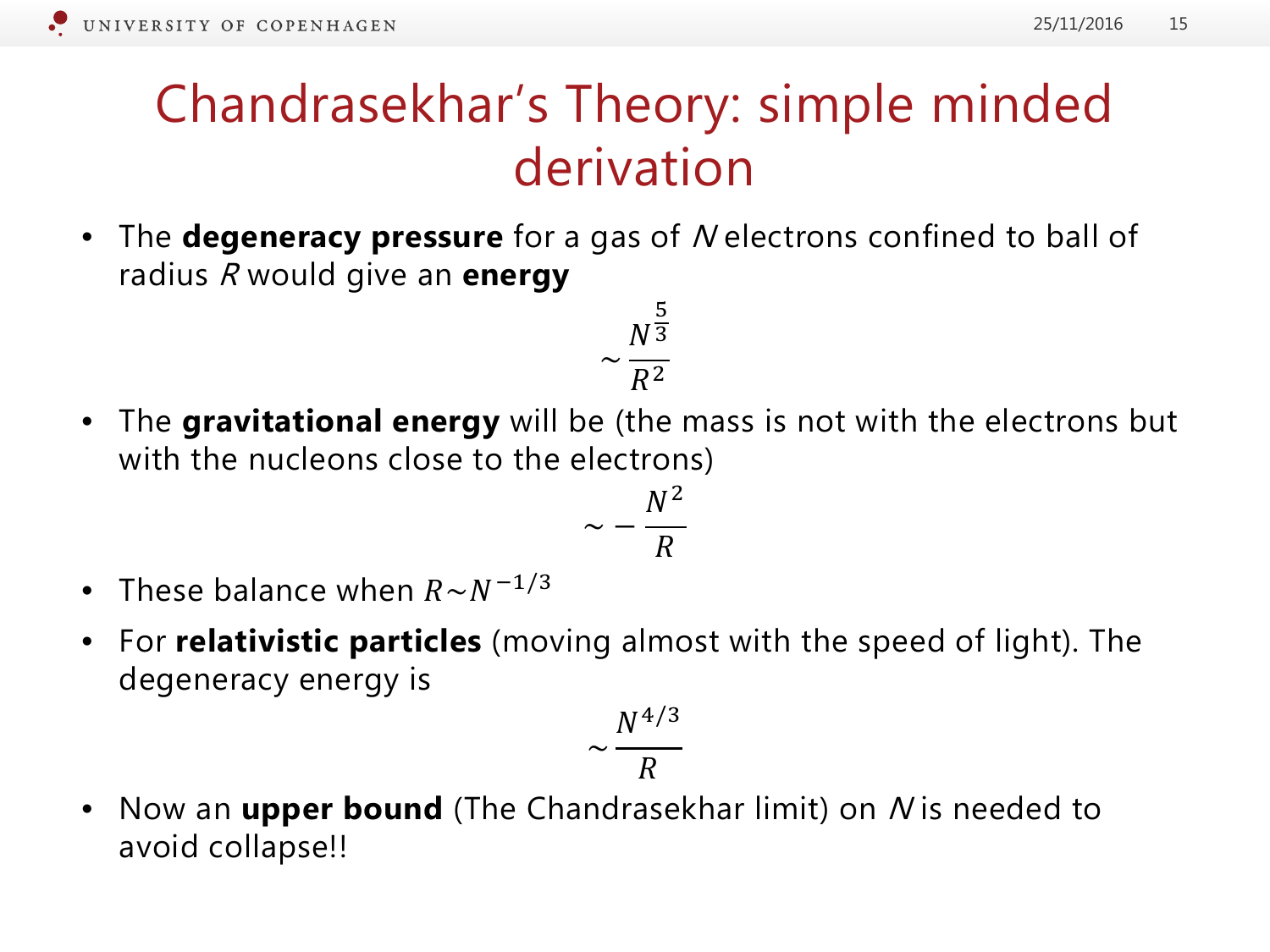#### The Question of Stability of Matter

- **The forgotten question: Stability of macroscopic Matter**.
- *Stability of matter* is also an issue of energy:
- **Why does the energy contents grow proportionally with the amount of matter? Why does it make sense to say Joule/gram?**
- The first to raise the question was **Lars Onsager**  (Nobel prize chemistry 1968) in 1937:
- "In the electrostatic theory of crystals and liquids the existence of an **additive lower bound** for the electrostatic energy is generally taken for granted ... and it does appear that a rigorous proof… has ever been attempted"

| Specific Energy and Energy Density |                        |                |                               |  |  |  |  |
|------------------------------------|------------------------|----------------|-------------------------------|--|--|--|--|
|                                    | <b>Specific Energy</b> | <b>Density</b> | <b>Chemical</b>               |  |  |  |  |
| Fuel                               | ki/g                   | <b>KWH/gal</b> | Formula                       |  |  |  |  |
| Propane                            | 50.36                  | 26.8           | C <sub>3</sub> H <sub>8</sub> |  |  |  |  |
| Ethanol                            | 32.72                  | 24.7           | CH3CH2OH                      |  |  |  |  |
| Gasoline                           | 47.36                  | 36.6           | C7H16                         |  |  |  |  |
| Diesel                             | 44.75                  | 40.6           | C12H26                        |  |  |  |  |
| Methane                            | 55.82                  | 26.8           | CH <sub>4</sub>               |  |  |  |  |
| Oil                                | 49.11                  | 40.5           | C14H30                        |  |  |  |  |
| Wood                               | 14.89                  | 11.3           | approx weight                 |  |  |  |  |
| Coal                               | 30.24                  | 22.9           | approx weight                 |  |  |  |  |
| Н2                                 | 141.89                 | 2.5            | H <sub>2</sub>                |  |  |  |  |

Source: College of the Desert, Green Econometrics research

| trition Fac<br>.e |  |  |  |  |  |  |
|-------------------|--|--|--|--|--|--|
|                   |  |  |  |  |  |  |
|                   |  |  |  |  |  |  |

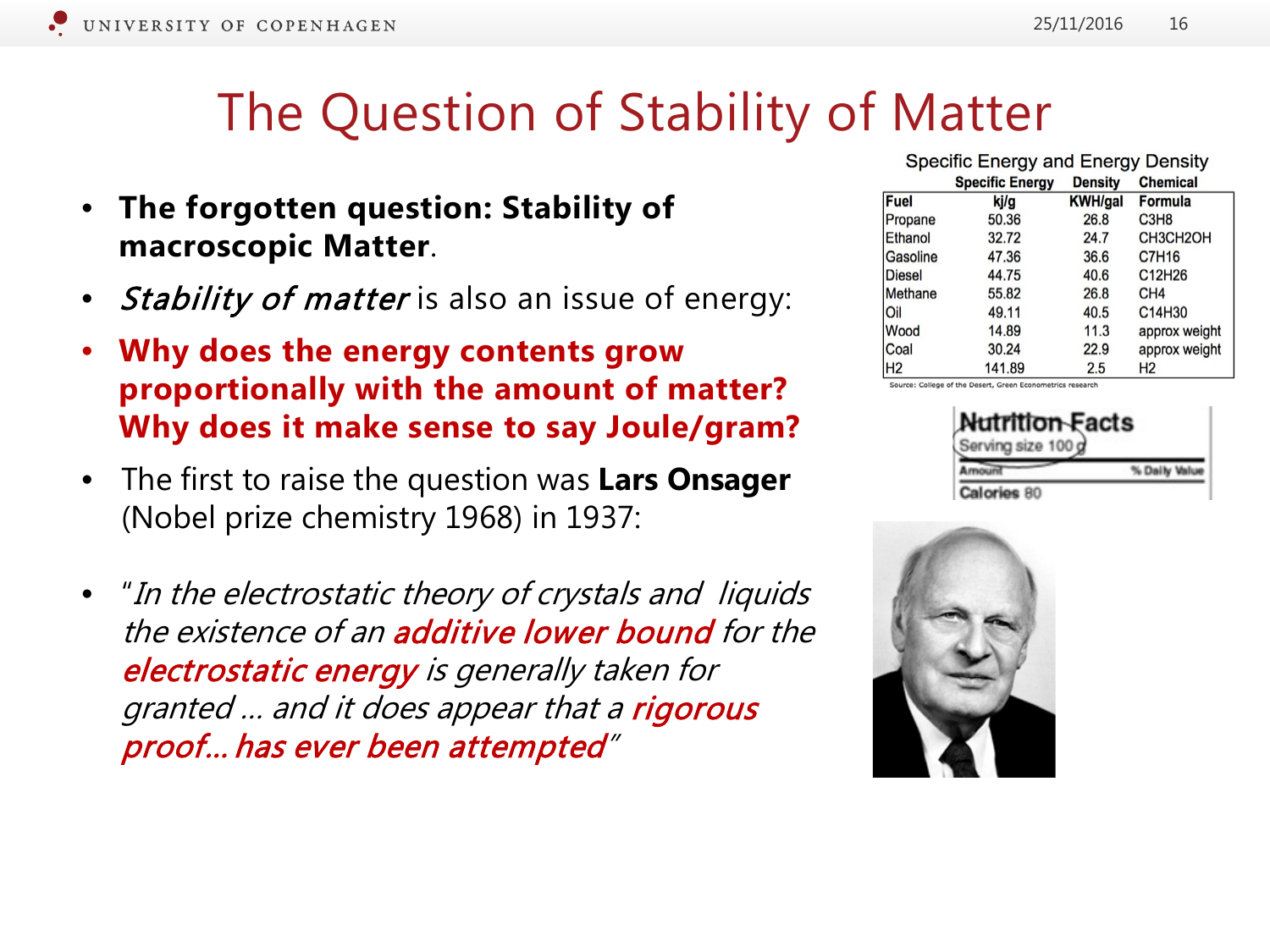#### The Theorem on Stability of Matter

• In 1967 **Freeman Dyson** and **Andrew Lenard**  finally showed that **Stability of Matter**  consisting of electrons and nuclei is a consequence of **Quantum Mechanics** and in particular they need the **Pauli Principle**:

 $E \geq -const \ N \ Ry$ 

• In 1973 **Elliott Lieb** and **Joel Lebowitz** show the Onsager additivity of energy

 $E \sim - N R y$ 

• Both derivations are mathematically extremely sophisticated and are usually not presented in textbooks on quantum physics.



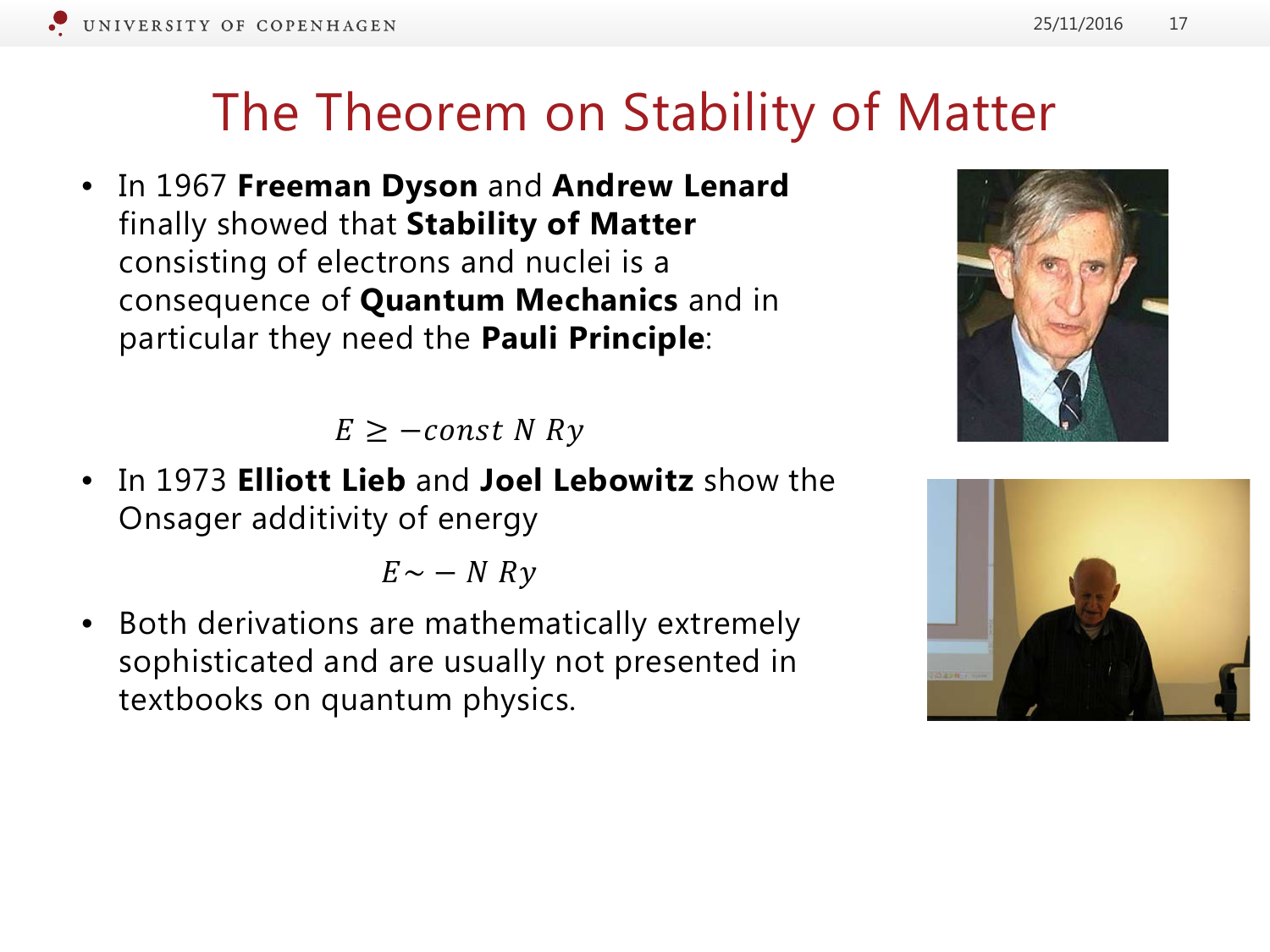### Instability of Matter without the Pauli principle?

• Freeman Dyson proved in 1967 that Stability of Matter fails if the electrons do not obey the Pauli principle. In fact, he showed that in this case:

$$
E<-A_1N^{\frac{7}{5}}Ry
$$

• Notice

$$
\frac{7}{5} = 1.4 > 1
$$

- **The Onsager additivity fails!**
- Dyson derives this by showing that a **superfluid state**  can form.
- Dyson predicted that weakly interacting charged bosons could not exist. He was wrong:  $W^\pm$ , Z!!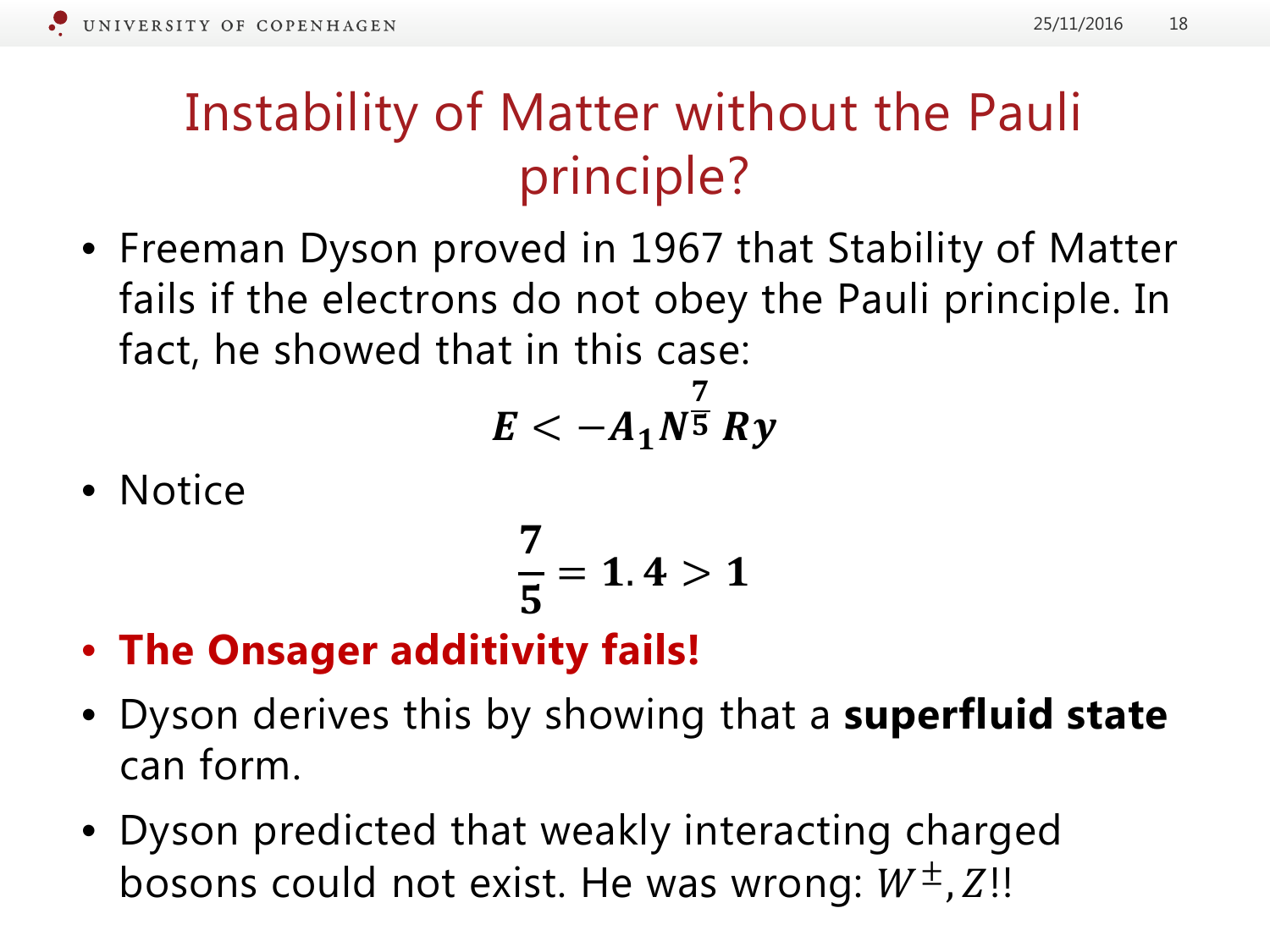### Dyson's conjecture

- It is interesting that Dyson needed to imagine a **superfluid** state to show the instability.
- **Bose-Einstein condensation** of the "electrons" would not in itself cause instability.
- Dyson asks whether a superfluid state would really form: "More interesting than making piecemeal improvements is the determination of the best possible coefficient  $A_1$  in

$$
E < -A_1 N^{\frac{7}{5}} R y
$$

- Dyson states what he believes it should be and I confirmed it in 2006! Establishing that a superfluid state would indeed form.
- If somebody turned of the Pauli Principle of the electron. The earth would collapse to the size of an atomic nucleus!